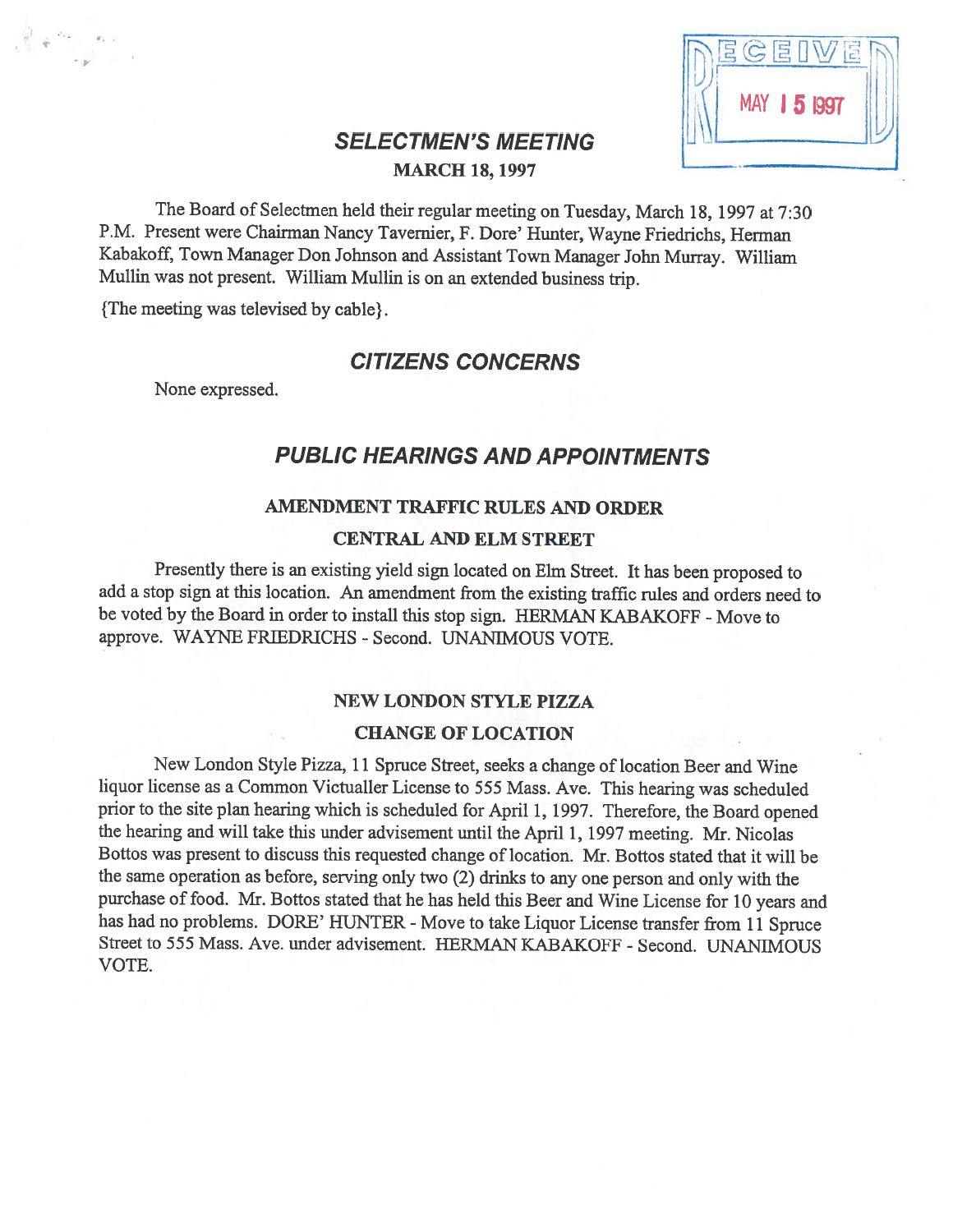# SELECTMEN'S BUSINESS

#### JENKS FUND

Nancy stated that the applications have been submitted by the Board and that they need to be reviewed by <sup>a</sup> Board member for recommendations for disbursement. The available balance is \$1,386.00 and the total applications reach \$2,800. Herman volunteered to review the applications and will submit his recommendations for the next Board meeting, April 1, 1997.

#### ASSABET RIVER RAIL TRAIL

The members of the Assabet River Rail Trail are holding a public meeting, March 20th and have asked that <sup>a</sup> member of the Board of Selectmen attend. The public hearing is being held to answer any questions that abutters and citizens may have. Wayne stated that he might be able to attend. Nancy stated that if Wayne was unable to do it then she would attend.

#### TOWN MEETING DISCUSSION

Nancy encourage<sup>d</sup> Board members to ge<sup>t</sup> Don <sup>a</sup> list of items needed for Town Meeting presentation.

#### MORRISON PROPERTY

Don stated that he met with Will Hill, Rep. Resor, Sen. Durand, Attorney, Rep. from Trudy Cox's office to ask for any state monies available for the purchase of the Morrison property. Don was told that our project would be weighed against other projects from other towns. Don was also told that if we were to ge<sup>t</sup> <sup>a</sup> gran<sup>t</sup> we could not use it to enhance our offer.

#### **RECREATION**

The Board commented on the fine job with respec<sup>t</sup> to the "White Paper", developed for North Acton Recreation. The Board questioned whether they should consider <sup>a</sup> vision statement. The Board stated that they would like to wait until Bill returns. Herman also stated that he would like to reactivate the Recreation Commission by stating that their are openings for volunteers.

#### SPECIAL ELECTION

Nancy asked staff to pu<sup>t</sup> together some dates for <sup>a</sup> possible special election.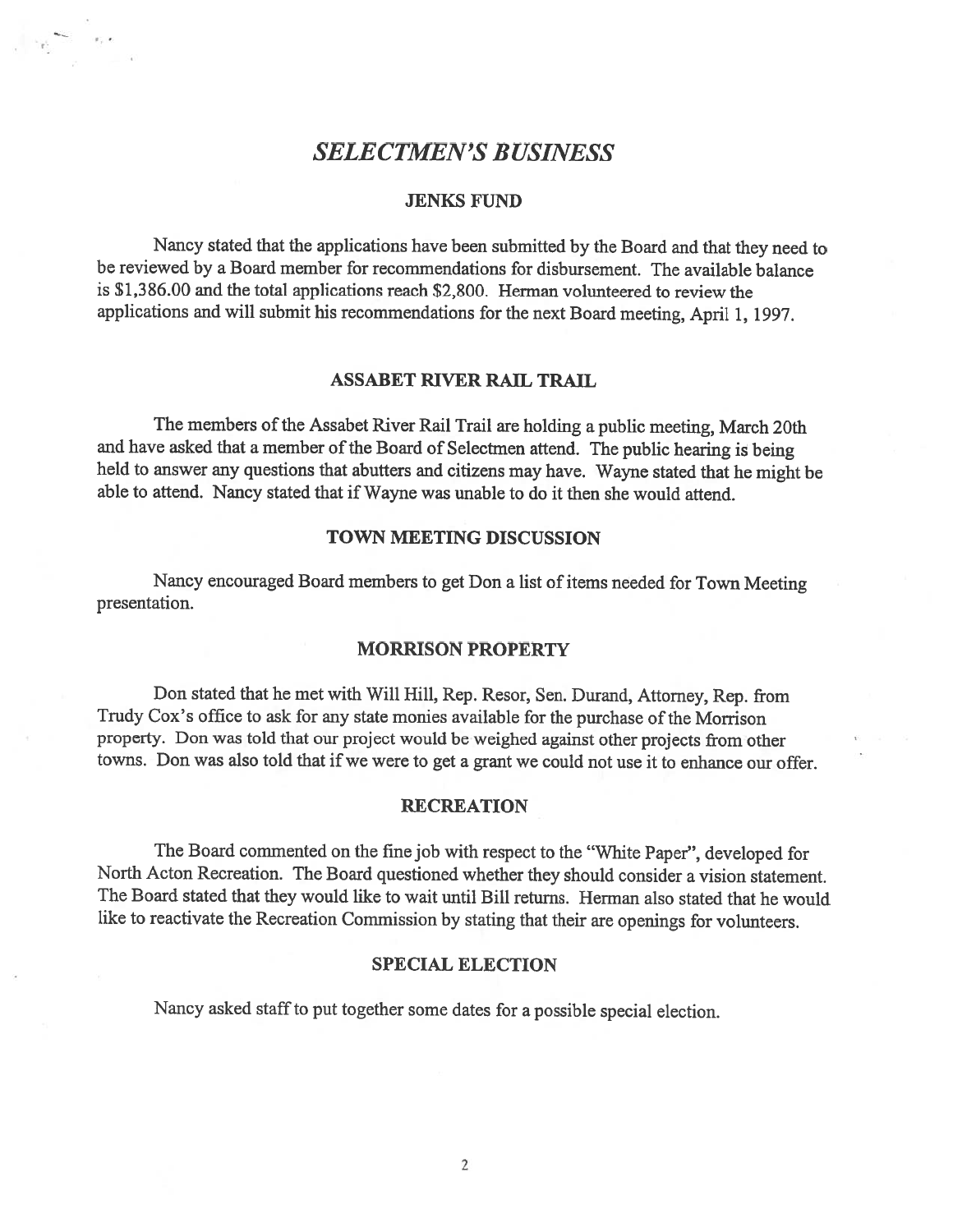#### EARTH DAY BANNER REQUEST

<sup>A</sup> letter was received from Denise Schwartz, Treasurer of the '97 Earth Day Committee, seeking permission for banners to be located at the Transfer Station, Sagoff property, Arboretum and Edwards Square. The Board discussed these locations and stated that some areas might pose <sup>a</sup> distraction. The Board also questioned what size banners and wondered whether they were really signs. This request is not within the scope of the banner policy and the Board stated that a lot of time was spent on the policy and that we should encourage requests to fall within the policy. The policy does allow four (4) - A-Frame type signs or banners hung across the roadway at two (2) specific locations. The Board stated that more information is needed regarding the size of the banners. John Murray was asked to telephone Ms. Schwartz to find out what size banners she <sup>p</sup>lanned on using. John lefi the meeting and called Ms. Schwartz and returned to report that the banner sizes are as follows: one (1)  $9'$  X 2', one (1)  $5'$  X 3', and two (2)  $2'$  X 3'. Ms. Schwartz also stated that they hoped to generate enoug<sup>h</sup> money this year to purchase <sup>a</sup> banner that will hang over the road for next year to eliminate the need for this approval next year. All Board members agreed that <sup>p</sup>lacing <sup>a</sup> sign at the Arboretum was acceptable and the Committee should speak with Dick Howe regarding the Transfer Station sign. The Board also stated that the Sagoff Property is private property. The Board stated they would recommend the 9' <sup>X</sup> 2' sign be <sup>p</sup>laced at the Arboretum, the 5' <sup>X</sup> 3' sign at the Sagoff property and the 2' <sup>X</sup> 3' at Edward's Square and the Transfer Station. WAYNE FRIEDRICHS - Move to approve the 2' X 3' sign to be displayed at Edwards Square beginning afier town meeting, HERMAN KABAKOFF - Second. 3 -1 WITH DORE' ABSTAINING. MOTION PASSES.

#### ACTON 2001

At the last <sup>2001</sup> meeting an agreement was met between all Boards for proposed funding for capital <sup>p</sup>lanning for the next five (5) years. The proposed capital funding discussed includes the possibility of School and Library Expansion, Sewers, Morrison Land, and Police and Fire Stations. The Board also agreed to use this 5-year <sup>p</sup>lan as <sup>a</sup> model. The Board also stated that they did not advocate for any proposed projects, stating that ultimately the citizens will be the decision makers.

#### GIRL SCOUT REQUEST

Members of the Girl Scout Troop 2015 are seeking permission to sell Girl Scout Cookies at the South Acton Train Station during the week of April 14th. The sale hours will be between 3:30 PM to 6:30 PM. and hopefully only for one or two days depending on sales. In keeping Girl Scout tradition, two adults will be present. DORE' HUNTER - Move to approve. HERMAN KABAKOFF - Second. UNANIMOUS VOTE.

#### BOSTON EDISON

Boston Edison has submitted an internal review conducted by them to the Board of Selectmen. Edison has stated that they have decided to <sup>g</sup>ive the Town <sup>a</sup> \$5,000 credit to make up for losses incurred by residents during the December storm. Boston Edison also stated that their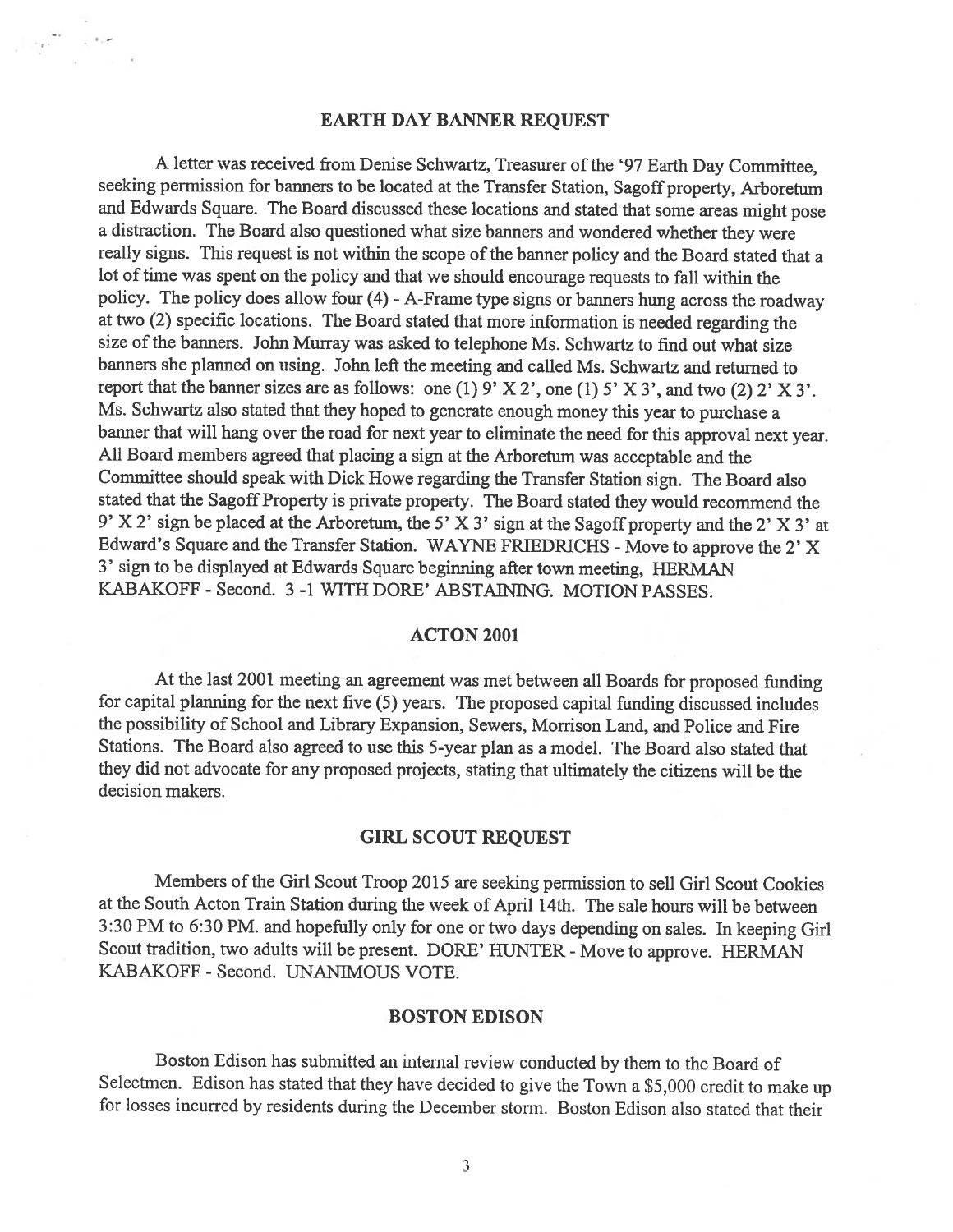automated system is up and running and available to all residents. The Board questioned the outcome of the citizens petition that was filed at the Department of Public Utilities (DPU) by the citizens asking for an investigation. It was stated that nothing has been received from the D.P.U. Some Board members expressed their displeasure of the \$5,000 energy credit stating that it was not enough.

# CONSENTA GENDA

DORE' HUNTER - Move to accept the consent calendar as printed. WAYNE FRIEDRICHS - Second. UNANIMOUS VOTE.

# TOWN MANAGERS REPORT

#### MEMORIAL LIBRARY EXPANSION

The Board of Selectmen received minutes from the Historic District Commission (HDC) noting some conflicting issues regarding the certificate of appropriateness issued for the expansion of the Acton Memorial Library. Don, Ann Forbes, Dean Charter, Nancy Tavemier and Wanda Null met earlier today and resolved the HDC issues. <sup>A</sup> legal notice was <sup>p</sup>laced in the Beacon for <sup>a</sup> public hearing on April 3, 1997. The HDC evaluated the property from two vantage points due to our need for <sup>a</sup> conceptual approval last year which Don did not agree with. Time was limited due to the deadlines imposed for the gran<sup>t</sup> application. The site plans were not ready. If the HDC did not do this preliminary review the Library would have missed the grant application deadline. The Board thanked the HDC for it's fast work and the HDC thanked the Board for meeting to resolve these issues in <sup>a</sup> timely manner.

The Board adjourned regular session at 9:10 PM.

WAYNE FRIEDRICHS - Move to go into executive session for the purpose of discussing potential litigation and real property. DORE' HUNTER - Second. All Ayes.

Verman 2. Kabahrff

Date

Sheryl Ball Recording Sedretary 31 8\_97.DOC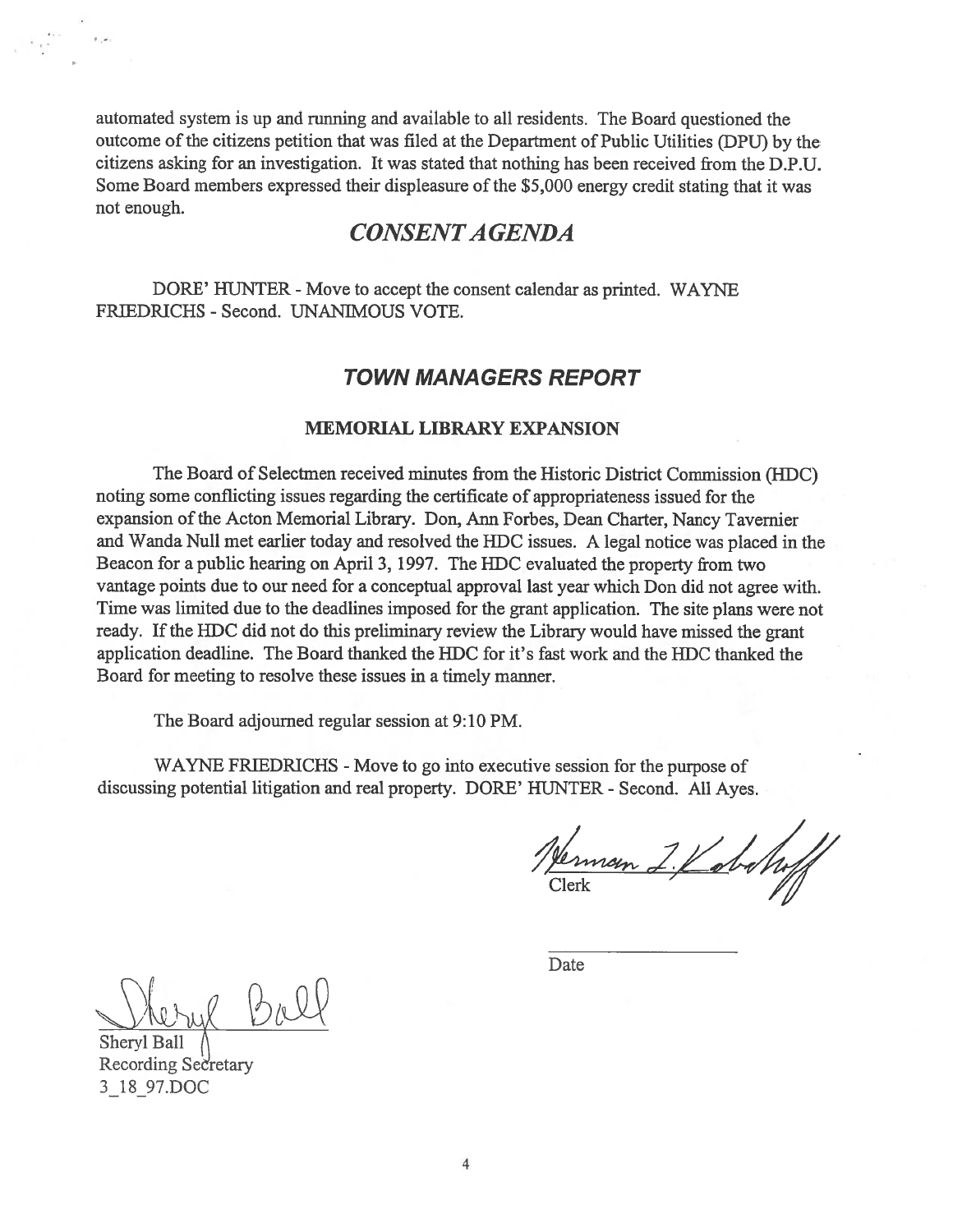### Minutes of the March 18, 1997 NESWC Board of Directors Meeting

This meeting of the NESWC Board of Directors was called to order at 12:05 after it was determined that <sup>a</sup> quorum was present. Those in attendance then or who joined the meeting later were:

John Murray, Acton Robert McQuade, Andover Donald Marquis, Arlington Joseph Loyacano, Arlington Melvin Kieckner, Belmont Peter Castanino, Belmont Teresa H. DeBenedictis, Carlisle George Woodbury, Lexington Peter Johnson-Staub, Lexington Robert Moroney, Chr., Manchester Robert Halpin, North Andover Richard Carnevale, Peabody

David Cressman, Tewksbury Glen Fratto, Westford Hal Schreiber, Westford C. A. Stepnitz, Westford Michael Caira, Wilmington Robert Palmer, Wilmington Edward Gilman Barker, Winchester Ruth Ellen Fitch, Palmer & Dodge Steven M. Rothstein, Executive Director Shawn Worster, Deputy Executive Director Mary DeLai, Senior Project Manager Lisa Gagnon, Executive Assistant

### Approval of the February 25,1997 minutes

Mr. McQuade made <sup>a</sup> motion, seconded by Mr. Loyacano, to approve the minutes of the February 25, 1997 NESWC Board Meeting. The motion passed unanimously.

The Board agreed to discuss only the items on the agenda that were not bolded and underlined with the exception of 5(b).

### Status of Host Community Issues -

Mr. Rothstein said that we sent the letter as the Board authorized last month. A meeting has been set up with North Andover, Wheelabrator, NESWC, and a third party mediator for March 24. Mr. Halpin said that while Mr. Rothstein has communicated NE\$WC's position well, he is concerned about the rigidity of the direction. He said that if Mr. Rothstein has to leave as soon as NESWC is asked to share <sup>a</sup> cost, then the process will not be very constructive. North Andover has agreed to pay for the services of the mediator, and Wheelabrator has offered to <sup>p</sup>ick up a share of the expense. Mr. Halpin said that Wheelabrator will probably ask NESWC to <sup>p</sup>ick up part of the cost as well. Mr. Halpin said that he hoped that there would be <sup>a</sup> willingness to remain through the first session even if NESWC is asked to pay for something. Mr. Murray said that Wheelabrator has already implied that NESWC should pay for part of the mediation. Mr. Murray moved that NESWC should not pay for any costs. Mr. Fratto seconded the motion. Mr. Rothstein said that, as point of information, NESWC has already paid Palmer & Dodge some \$10,000 in legal costs in conjunction with this issue. Mr. Kieckner said that Mr. Rothstein should just say no, not walk out of the room. Mr. Woodbury said that we may come to some amicable agreement and does not understand why we would not consider sharing some of the expenses. He said that he is not sure we should have <sup>a</sup> motion that is so strong. Mr. Murray said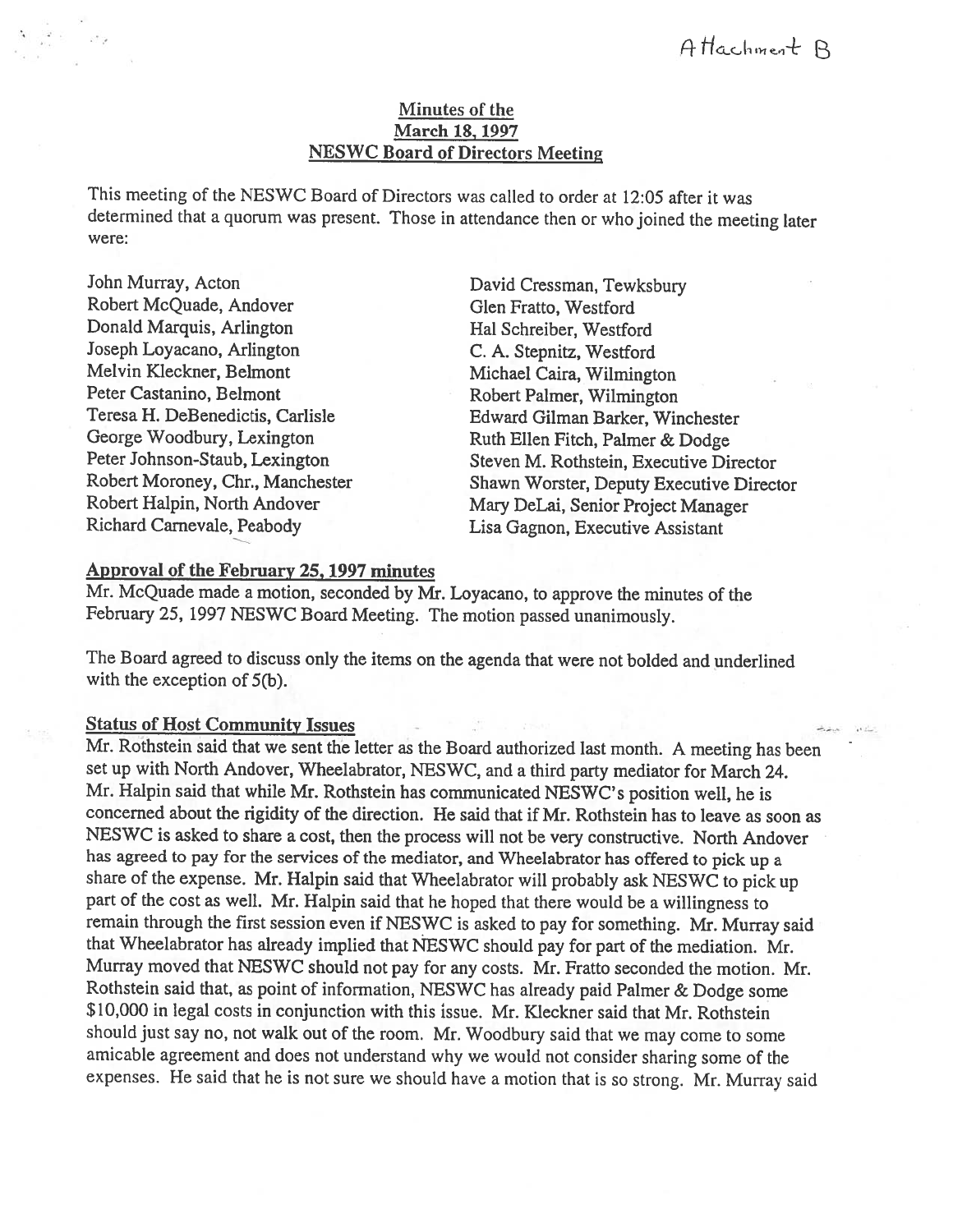that we could always change our minds later. He said that North Andover has not asked us to share costs, Wheetabrator has. The motion passed unanimously.

Energy Agreement and Deregulation<br>Mr. Rothstein said that when we signed the Power Purchase Settlement Agreement in 1994, we agreed Rothstein said that when we signed the Power Purchase Settlement Agreement in 1994, we<br>ed that we would not go back to New England Power again to change the agreement. About a month ago, New England Power announced that it would be selling off its power plants and power purchase agreements. Mr. Rothstein said that after rereading our agreement, he discovered that NEP cannot assign the contract assigning discovered that NEP cannot assign the contract unilaterally, but we cannot stop them from<br>assigning the contract unreasonably. NEP wants to sell all of its power purchase agreements and<br>power plants as part of a package. M power plants as part of a package. Mr. Rothstein asked NEP if they would consider selling our contract separately if we wanted to but it back. NEP asked us to make us an offer. Mr. Rothstein said that legally, he could not have a small window of possibility to buy our contract and sell it for about 10% more than we to buy the contract back without breaking the original contract. Mr. Rothstein said that we now currently make. We could probably make even more money later. He recommended that the Board examine this issue while we are waiting for resolution in the Davis County court case. He said that in conjunction with this, we w matter said that in conjunction with this, we want to reallocate up to \$10,000 of strategic funds for this matter for Mr. Werlin, who negotiated the Power Purchase Settlement Agreement for us a few years ago, to work with us on this issue. Mr. Rothstein said that EFI has a contract with Mass Electric related to their pilot program, and while Mass Electric is a separate entity, he is concerned that a perceived conflict of interest may arise. He would like the NESWC Board to Ms. Fitch if there would be a conflict of interest. Mr. Rothstein said that he had not asked Ms. establish a subcommittee to guide the process. Mr. Moroney asked if Mr. Rothstein had asked<br>Ms. Fitch if there would be a conflict of interest. Mr. Rothstein said that he had a sked Fitch officially. Ms. Fitch said that she would have to think about the structure of the contracts to determine if there would be any conflict of interest.

Mr. Woodbury volunteered to be on the Electricity Subcommittee.

Mr. Marquis asked what the wholesale market rate for electricity is. Mr. Rothstein said that it is almost  $3\phi$ . Mr. Marquis said that with deregulation, he questions the ability to get higher rates. He asked how much more we could actually get. Mr. Rothstein said that while in the short-term it would not be very beneficial, many people predict that in the next three to five years, the price<br>of electricity will increase if the economy continues to grow at the current rate and no new power<br>plants are built. He s

Mr. Woodbury said that the opportunities here are mind-boggling. He said that wholesale<br>electricity prices are kept down because of the added cost of electricity delivery, access costs and<br>stranded costs. He said that the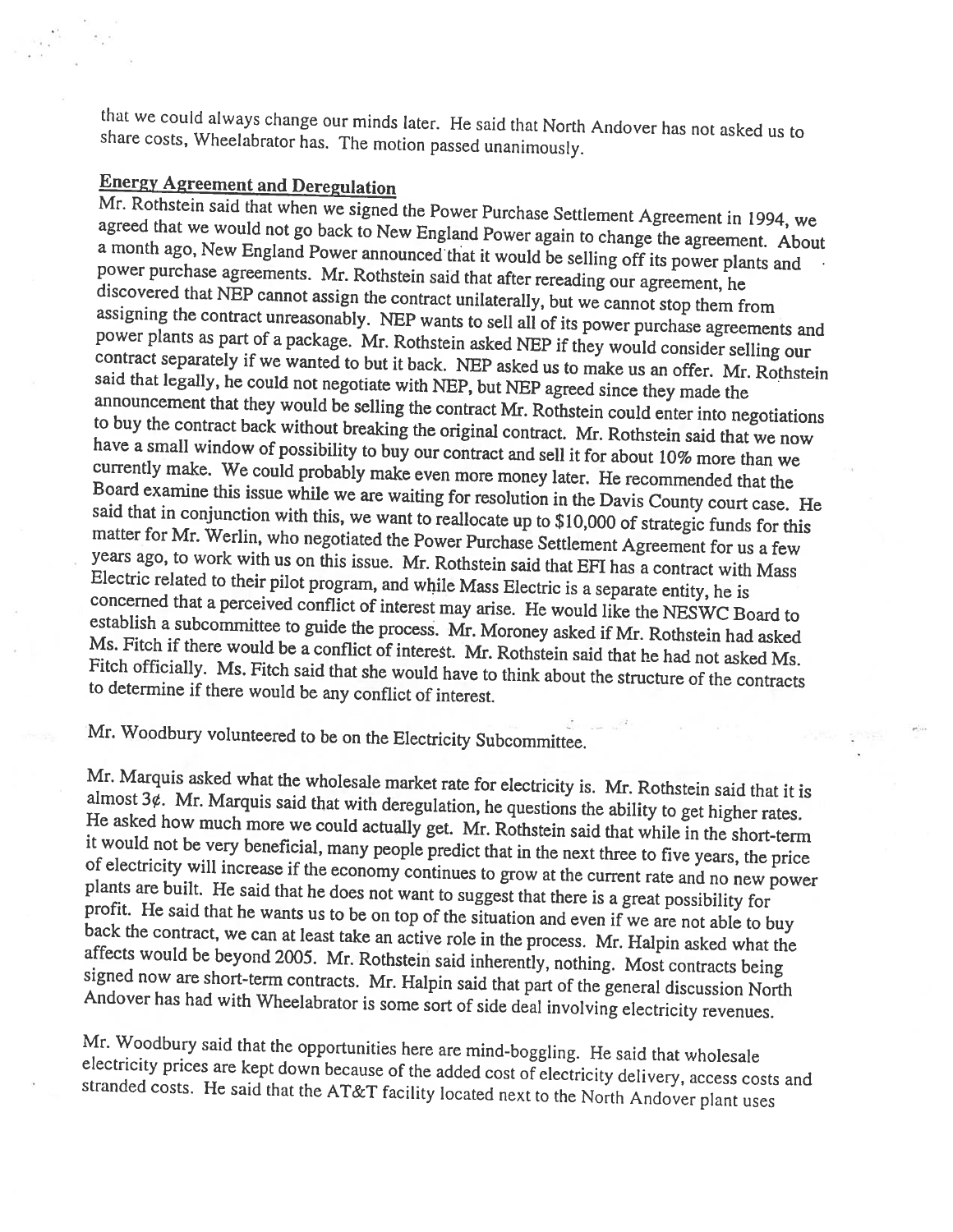AT&T, about the same amount of electricity that NESWC produces. If we had <sup>a</sup> direct relationship with and still and still save them money. He said we could also sell the electricity to North Andover in the same way.

The motion to reallocate \$10,000 passed unanimously. Mr. Murray and Mr. Loyacano volunteered for the subcommittee.

Mr. Schreiber asked for Palmer & Dodge's comments on assignment. Mr. Moroney asked what our rights would be in the assignment as well as what they would be beyond 2005.

# Contract Renegotiation Update

would be vacated or remanded. The parties anticipated a 6-week time frame from EPA's filing<br>for a decision but there is no statutory dealling. M. M. M. West in the frame from EPA's filing Mr. Worster said that we are waiting for the judge to decide whether the Clean Air Act rules would be vacated or remanded. The parties anticipated a 6-week time frame from EPA's filist for a decision, but there is no statu deadline is extended because of this delay, we may be forced to pay for scrubbers that we only use for two or three years. He said we should reinvigorate the push for federal and state funding for the scrubbers. Mr. Schrei

Mr. Murray asked what the cost differential would be if we had the MRI facility classified as a small facility. He said that the amount of trash NESWC generates would qualify us as a small user if we could change the capacity. Mr. Rothstein said that we would be much worse off if we did that, assuming we could get Wheelabrator and the DEP to agree to change our classification. We did that, assuming we could get Wheelabrator and the DEP to agree to change our classification.<br>We would still lose millions from lost private hauler tonnage. Mr. Murray asked what the break-<br>even point would be. Mr. Murra Worster said that a 498 ton per day facility may not be able to support NESWC's needs.<br>NESWC trash delivery spikes and may at times exceed that limit. refuse, we would have added clout in an unconscionability suit. Mr. Rothstein said that if we get to the point that we have two years left and no scrubbers, we will review all of our options. Mr.

Mr. Marquis said that we should remind Wheelabrator, State, and Federal legislators that<br>NESWC is being asked to assume all the cost for scrubbers that we will only be using for a<br>fraction of the time.

Mr. Worster said that we are still waiting for the Davis County decision to be made before we<br>proceed with finalizing the agreements. Mr. Cressman asked how much longer we would work<br>on contract renegotiation before we rec and we learned a lot. He said that most communities went through the Town Meeting process and received authorization to make a decision on the contracts. He said we have made no<br>progress in the last four months and that it is getting costly. Mr. Rothstein said that the judge's<br>ruling in Davis County changed eve Andover ruling in Davis County changed everything. When we decided to resume negotiations, the North Andover issues were raised. Mr. Rothstein said that it is important to wait for the court to decide. If we have a few more vears decide. If we have a few more years before we have to comply with the EPA guidelines, the new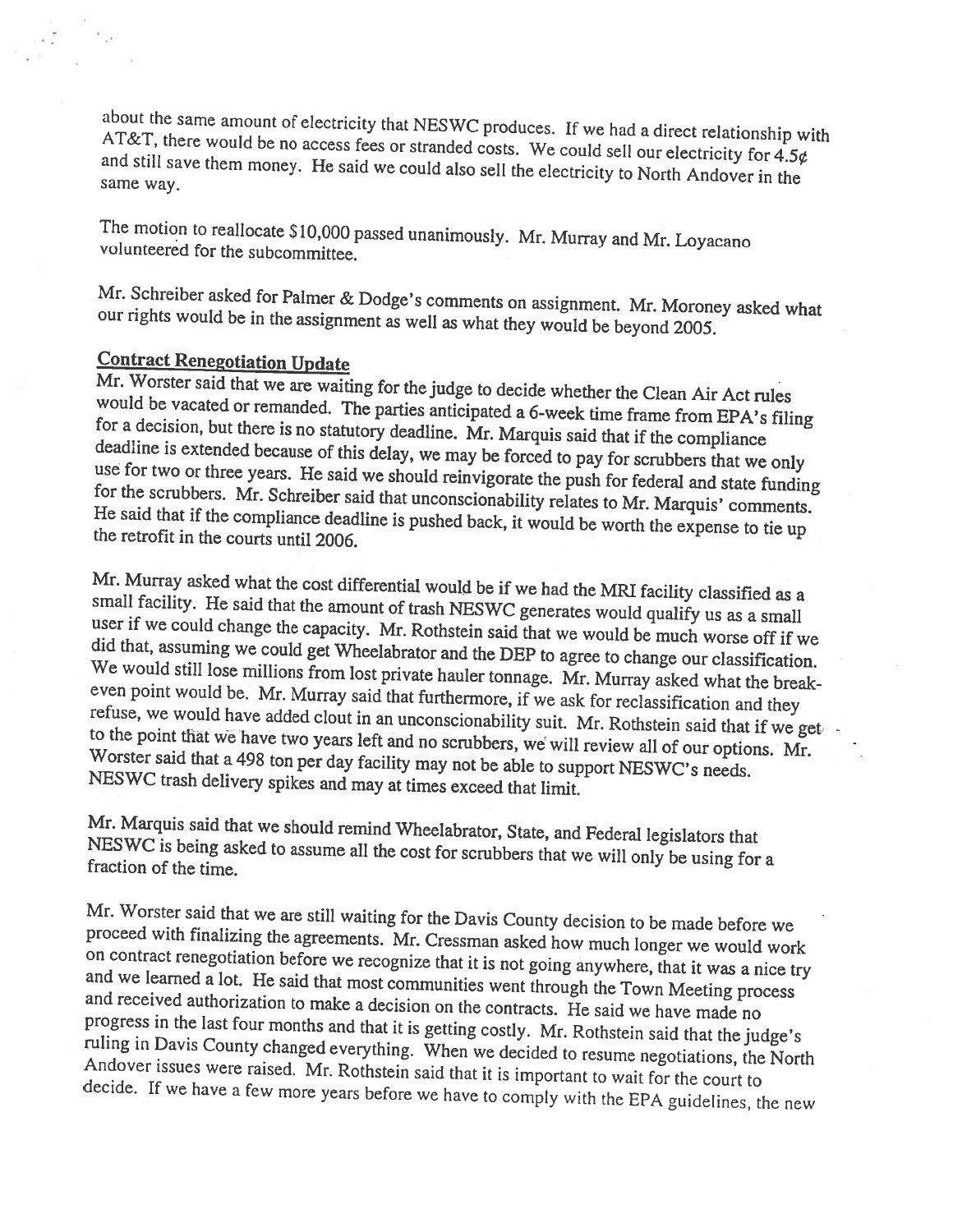deals may or may not make sense. While we have not done anything in the past few months on<br>renegotiation, we have not spant arrupe renegotiation, we have not spent any money, either. The principles we discussed while developing developing the new contracts, reducing risk and cost, still make sense. Mr. Fratto said it seemed<br>to him that a number of communities would remain in the would be to him that a number of communities would remain in the current contract. He asked if we would be able to buy-out the contract before 2000. Mr. Marquis said that debt service is about<br>75% of our tip fee. He does not think it would be a wide to the did that debt service is about and bringing our tip fee. He does not think it would be possible to cover the cost of paying our debt and bringing our trash elsewhere. Mr. Fratto said that we may be able to extend the debt. Mr.<br>Rothstein said that he would be happy to group is it. potential Rothstein said that he would be happy to reexamine the alternative. Mr. Murray said that the potential reassignment of the power purchase agreement is a new wrinkle to the buy-out alternative. Mr. Caira echoed Mr. Cressman a new wrinkle to the buy-out purchase agreement is a new wrinkle to the buy-out alternative. Mr. Caira echoed Mr. Cressman's concerns.

Mr. Rothstein asked for the Board's advice. He asked if putting the negotiations on hold until mistake to wait, but that NESWC is much more divided now than it was three or four years ago<br>and it is much more difficult to act as a unit. Mr. M. the resolution of Davis County was <sup>a</sup> mistake. Mr. Caira said that he did not think it was a and it is much more difficult to act as a unit. Mr. Moroney said that Mr. Caira is not alone in his feelings. He said that his gut feeling is that the deal will die of its own volition within six months the deal because of the APC issues. Mr. Moroney said that it would be to our advantage not to be<br>breaker, especially from a NP of a number of the would be to our advantage not to be the deal breaker, especially from a PR standpoint. Mr. Murray said that he does not understand<br>why there has been a halt. NESWC is responsible for pering found in the does not understand contracts. Mr. Rothstein said if the judge rules against the EPA, then the 2000 deadline is no there has been a halt. NESWC is responsible for paying for the scrubbers in all three<br>acts. Mr. Bothetein will is in the scrubbers in all three longer in longer in affect and NESWC would then argue not to pay for the entire cost of the scrubbers. spend the money to examine. The only other major outstanding issue was looking at the cash flows that neither wanted to

Mr. Cressman said that he thinks we should focus on obtaining funds from the State or the<br>Federal government. He said that the entire NEGWC Development of the State or the rederal government. He said that the entire NESWC Board could agree that it would be a<br>beneficial course of action

authority to decide on Mr. Marquis said that the delay also creates the possibility that the Town Meeting will take the Cressman's decide on a contract away from the Board of Selectman. He agreed with Mr.<br>point that NESWC should work on the issues that are most likely to be obtained.

Mr. fact Kieckner Kleckner said that we should let the agreements die naturally, but would not mind having a<br>sheet explaining the delay. Mr. Bethatain said door die vieweld not mind having a would also be happy to meet with any committees or Boards of Selectmen. fact sheet explaining the delay. Mr. Rothstein said that he would be happy to write one and

# Updated Reconciliation

Mr. Worster said that the updated reconciliation should be sent to the Board next week.

# Air Pollution Control Retrofit Update

meeting, they indicated they were fairly far along in the process of developing the State Mr. Worster said that we met with Barbara Kwetz and Bob Donaldson from the DEP. In the continuing with Implementation Plan. They anticipated that there would be a public hearing in June. The DEP is could the process in spite of the Davis County case. Under that scenario, the facility have a compliance requirement from the State that is different from the Federal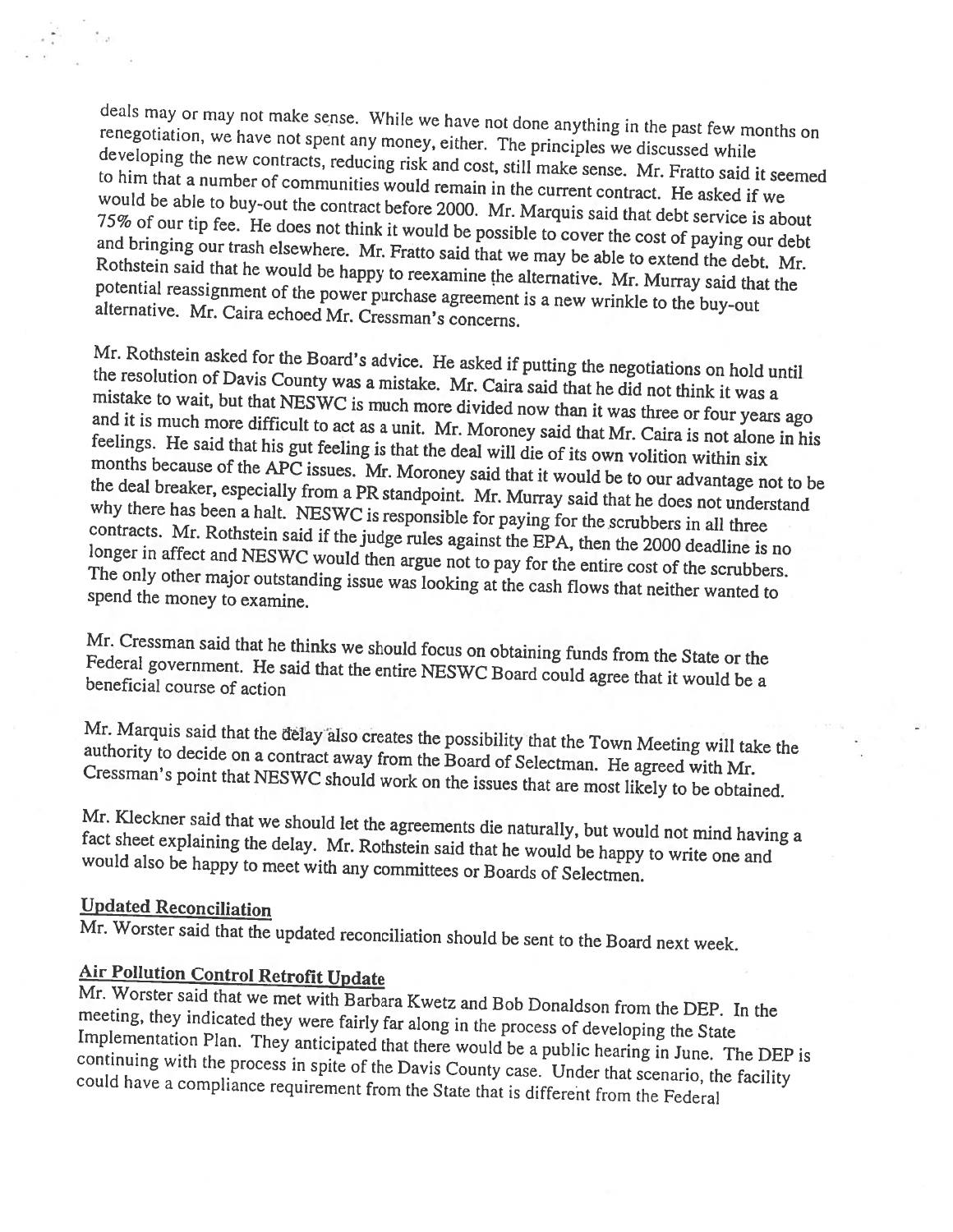retrofit under mandate rules. Mr. Rothstein said that we have four letters that we would like the<br>Board to authorize us to send as illustration said that we have four letters that we would like the regulations. Mr. Schreiber said that based on Proposition 2½, the State would have to pay for the<br>retrofit under mandate rules. Mr. Pethatrics, i.l.d. Board to Board to authorize us to send so that we could be on record saying exactly what Mr. Schreiber<br>had said. Mr. Murray asked that we can delive that is not a saying exactly what Mr. Schreiber mandate, then he would encourage the State to proceed. Mr. Cressman said that the State has said. Mr. Murray asked that we send a letter to the State Auditor for their opinion. If it is a ruled in the past that solid waste is not a mandated service. The State would not have the obligation to pay for any improvements. obligation to pay for any improvements.

Mr. Moroney asked if the Board would authorize sending the letters to the State. Mr. McQuade said that we should approach the auditor first. Mr. Rothstein asked the Board to authorize sending the letters now in case we nee Woodbury made the motion, seconded by Mr. McQuade. The Board passed the motion unanimously. Mr. Murray said that even if NESWC left the trash business, he would still be required to pay for the retrofit. In that sense, it would be a mandate.

Mr. Rothstein and Ms. DeLai have met with all of the new NESWC members of the State legislature with the exception of Representative Clark. Representative Clark has been a member<br>of the delegation before and is familiar with during the state of the delegation a member update. of the delegation before and is familiar with the issues. Ms. DeLai said that we have sent him an

Air Pollution Control Reimbursement<br>The legislative working session is March 26 at the State House, Room 511. All NESWC Directors are welcome to attend. Ms. DeLai said that we would discuss the DEP's actions, the \$22 million reimbursement, and the request to add a \$4.5 million line item to the operating early the method said that this line item is a result of a meeting with Representative Hall.<br>Representative Hall agreed to send a letter to Representative Haley, the Chairman of the W budget. Ms. DeLai said that this line item is a result of Representative Hall agreed to send a letter to Representative Haley, the Chairman of the Ways<br>and Means Committee, to add the line item.

Mr. Rothstein said that there have been-some conversations about extending the debt. Mr. Kleckner Kleckner said that Belmont has been authorized to enter the amended 10-year deal. Belmont has<br>been examining extending the dabt avera large in the file of the dal. Belmont has Kleckner examining extending the debt over a longer period of time through special legislation. Mr. NESWC NESWC legislation. He said that extending the debt is certainly not an ideal solution, and does not think that the legislature would view extending the debt as the solution over giving the communities money. Mr. Rothstein anything ties money. Mr. Rothstein said that Belmont's request should not have an impact on else, but that it may confuse the issue. The legislature may view extending the debt as the solution. Mr. Rothstein asked that Belmont and other communities would consider asking to extend the debt next year.

Mr. Halpin said he had asked whether <sup>a</sup> community could extend <sup>a</sup> debt via special legislation at the beginning of the contract renegotiation. Mr. Hale at that time offered the opinion that it<br>would amount to a second refunding and that the said it is that time offered the opinion that it Halpin would amount to a second refunding and that there would be significant tax consequences. Mr. would amount to a second refunding and that there would be significant tax consequences. Mr.<br>Halpin said that if there was a way to do it, he would be interested because he thinks it is a better<br>solution than the 2015 deal solution than the 2015 deal. Ms. Fitch said that there is a federal tax issue, but that she would ask Neil Arkus, Palmer & Dodge's tax expert, to look at the issue. Mr. Kleckner said that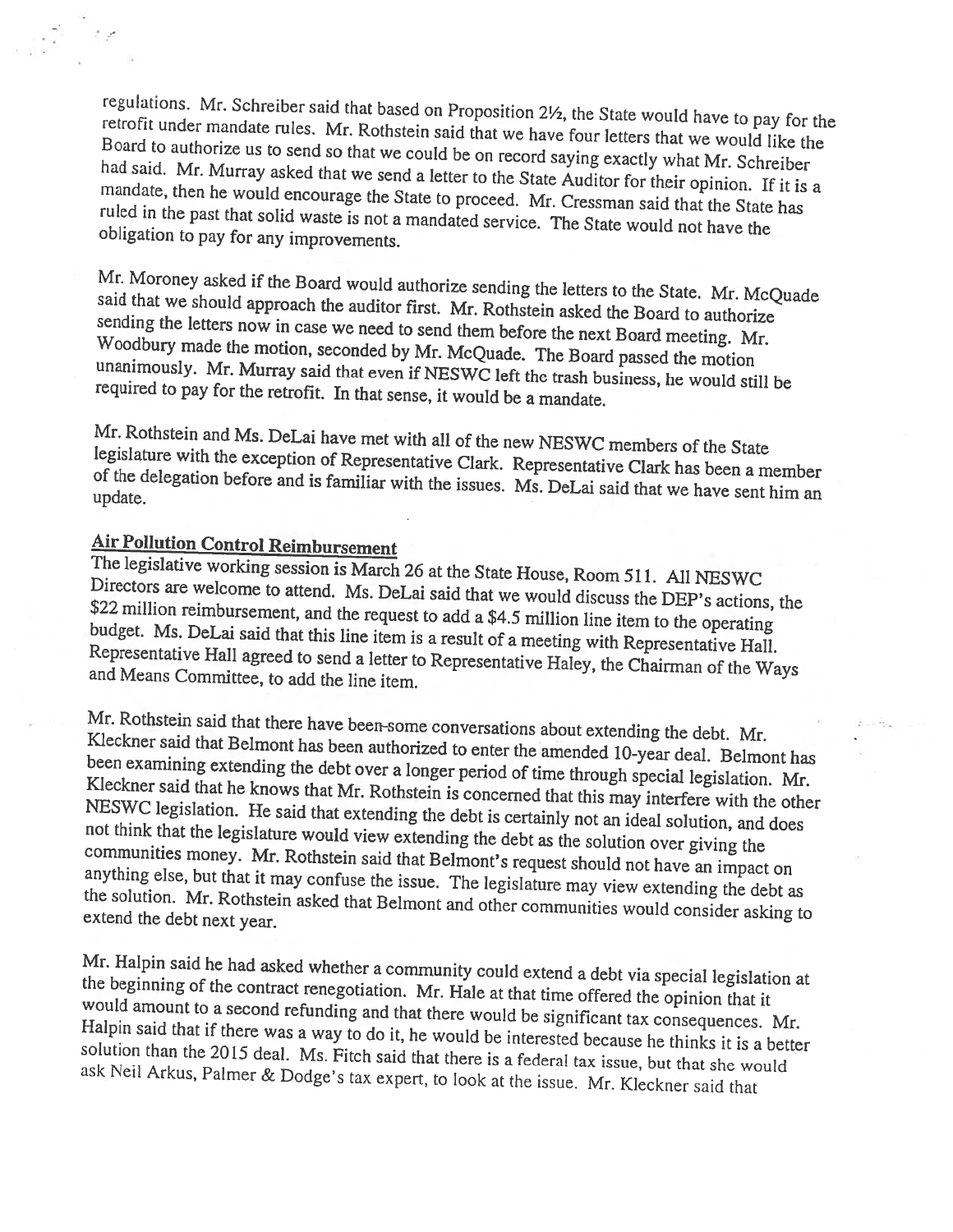Belmont is not averse to issuing taxable debt, but that it is <sup>a</sup> complicated issue. Mr. Moroney asked if the issue was pending on Belmont's warrant. Mr. Kieckner said that the warrant closes Friday, but the Board of Selectmen can still add special items. He said that Belmont is still considering asking for authorization to file legislation, but may not file legislation. Mr. Halpin said that it would be important to determine if the communities can extend the debt without incurring too much tax liabilit could package it as part of a total solution, along with reimbursement from the State and/or Federal government, to our problem.

Mr. Rothstein and Ms. DeLai met with Gary Barrett, the district director for Congressman Tierney. The Congressman is extremely sympathetic, and Ms. DeLai met directly with the Congressman and Mr. Barrett and spoke again about the NESWC issues.

Mr. Worster said that we have had conversation with some people in Washington, D.C. in an attempt to find an authorizing statute to introduce NESWC reimbursement into the operating budget. He said that we would probably need to spend a few thousand dollars to pay for Washington-based consulting in the search for the authorizing statute. Mr. Rothstein said that we would not need to appropriate any more funds from NESWC, and that we will need to file as <sup>a</sup> lobbyist.

#### PMA Landfill Issues

Mr. Worster said that we are moving forward with using the existing manhole as <sup>a</sup> mixing chamber. The capital cost is about \$25,000. Mr. Carnevale clarified a point made in one of the letters. He said that at the point the water enters the public sewer, the pH has been measuring 10.5. The second test location referred to in the memo is a quarter mile into the public system. Mr. Moroney asked if an appropriation was necessary at this time. Mr. Worster said no.

#### Status of Ferrous Recovery Issues

Mr. Worster said that W-T-E may be interested in buying our ferrous material while we wait for Wheelabrator to choose <sup>a</sup> bidder in its nationwide process. W-T-E will buy two loads of material at \$15 per ton to evaluate the material. Mr. Worster said that we hope that it will lead to <sup>a</sup> shortterm contract.

#### Bypass RFP Status

Mr. Worster said that we held <sup>a</sup> pre-bid meeting last week. The responses are due on March 28.

#### FY98 Tip Fee

<sup>A</sup> memo describing the level tip fee was included in the Board's handout. The minimum recommended is \$80.92. <sup>A</sup> letter from Palmer & Dodge confirming that <sup>a</sup> community could pay less than \$95 per ton was also included in the packet. Mr. Schreiber said that as the dollars begin to rise, we need to take <sup>a</sup> hard look at our discretionary spending. Mr. Rothstein said that we will need to know by May what level the communities would set their tip fees. Mr. Halpin said that the memo should emphasize that \$130 is recommended, mainly from <sup>a</sup> public relations standpoint. Mr. Rothstein noted that the tip fee memo in the Board package did reference the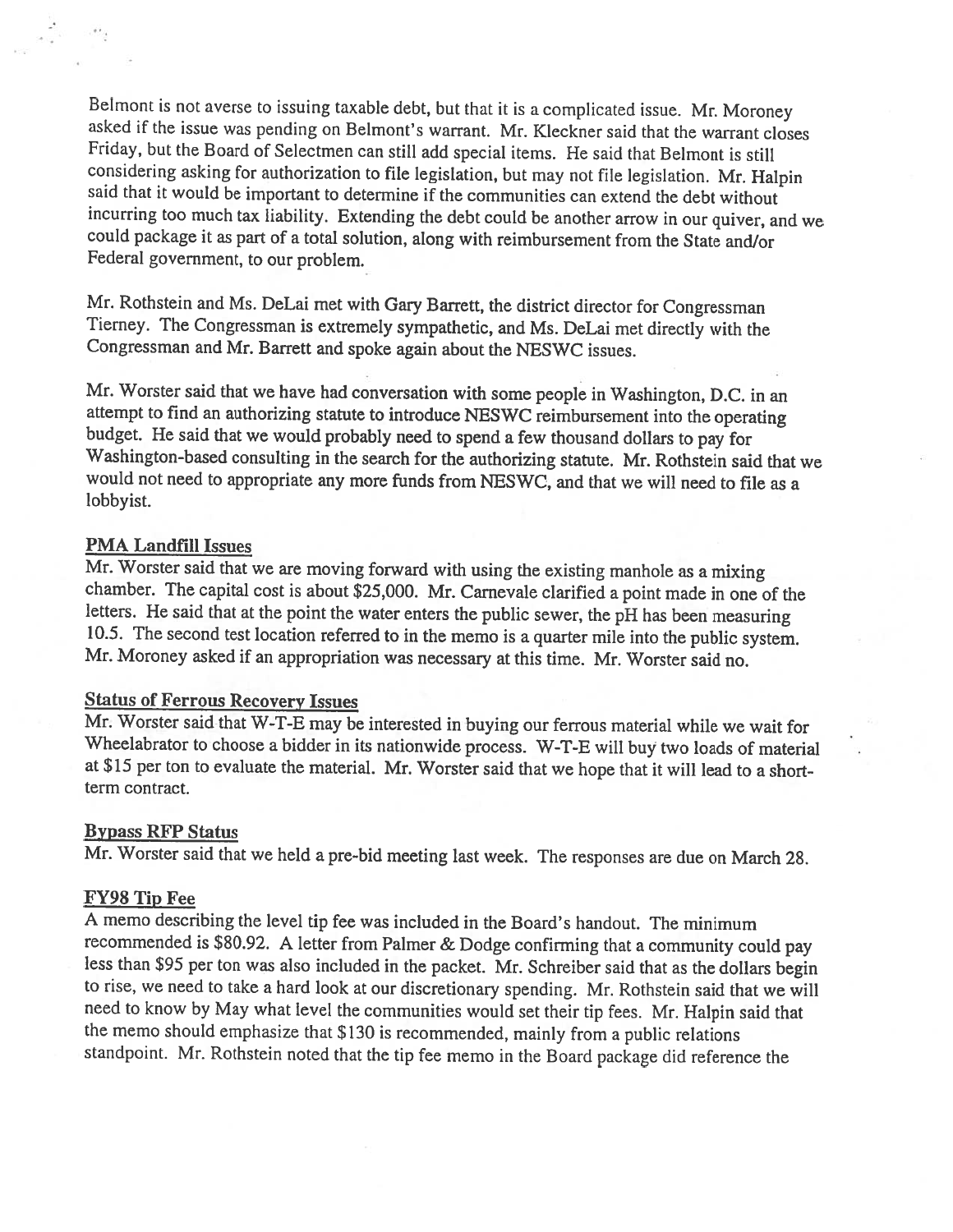\$ <sup>130</sup> recommendation. Mr. Halpin wanted to make sure that the current tip fee memo would be the only one sent to North Andover.

# Lexington's Request to Transfer Funds

Mr. Worster said that Lexington is asking to transfer money from the Community Stabilization Fund to the Tip fee Stabilization fund. Mr. McQuade made the motion, seconded by Mr. Cressman. Mr. Murray said that deposits into the Community Stabilization Fund are <sup>a</sup> voluntary contribution and should not require <sup>a</sup> vote of the Board. Mr. Murray asked Ms. Fitch to comment on this. Ms. Fitch said that maintaining <sup>a</sup> balance of \$750,000 is an obligatory requirement, but that Mr. Murray is ultimately correct. Mr. Rothstein said that previously, Ms. Fitch had said that moving money out of the Community Stabilization Fund would require <sup>a</sup> vote from the Board. Ms. Fitch said that having gone through the steps of breaking down the tip fee, she now believes that each community has the right to do what they want with the money that exists in the stabilization fund. Mr. Kleckner supported Lexington's request and asked Ms. Fitch for more clarification on this issue. Ms. Fitch said that the answer to the question has evolved through the process of examining the tip fee. She said that communities have <sup>a</sup> right to direct the money that is in excess of the tip fee in any way they want. Mr. Moroney said that at this point in time, every member of the Board could request <sup>a</sup> transfer out of the Community Stabilization Fund to the Tip Fee Stabilization Fund as long as we do not go below the balance of \$750,000. Mr. Moroney asked if he could direct the extra \$15 in Manchester's tip fee to go in the Tip Fee Stabilization Fund. Ms. Fitch said he could. Mr. Moroney asked if we were better off <sup>p</sup>hilosophically to have the money in the Tip Fee Stabilization Fund instead of the Community Stabilization Fund when we approach the State legislature for money. Mr. Rothstein said no, but that he would want to think about it some more.

Ms. Fitch said that the Community Stabilization Fund has been used when expenses need to be paid. She said that if communities start allocating money out of the Community Stabilization Fund, they may not have enoug<sup>h</sup> to cover expenses when they arise. Mr. Moroney asked if we need to look at the by-laws. Ms. Fitch said that she has done that, and the communities need to consider how they will handle the account. Mr. Marquis asked if the Community Stabilization fund had anything to do with the indenture. Ms. Fitch said that the Board decided by <sup>a</sup> vote that the fund must have <sup>a</sup> balance of at least \$750,000. Ms. Fitch said that that could change by a vote of the Board.

Mr. Moroney said that originally, all interest earned in the Base Fee Credit Fund was to be siphoned into the Community Stabilization Fund. That money would stabilize the tip fee. The funds do not mesh the way they are supposed to. Now, the Base fee Credit General Fund receives the extra interest. Mr. Rothstein said that if the CSF was kept at its minimum, there would be months when it would pose <sup>a</sup> problem. Some communities would not have enoug<sup>h</sup> money and would essentially spend some other community's money. We could conceivably be in default. If every community withdrew funds so that only \$750,000 would remain, and <sup>a</sup> large withdrawal was required like it has been for the past few months, then you would be below the \$750,000. Mr. Moroney said that you would not be in default when you first go below the \$750,000. The marking point for the balance is at the end of the fiscal year. Ms. Fitch said that it was her impression that the \$750,000 would be enoug<sup>h</sup> to stabilize the tip fee for the communities throughout the year. Mr. Rothstein said that <sup>a</sup> year ago, there was in the winter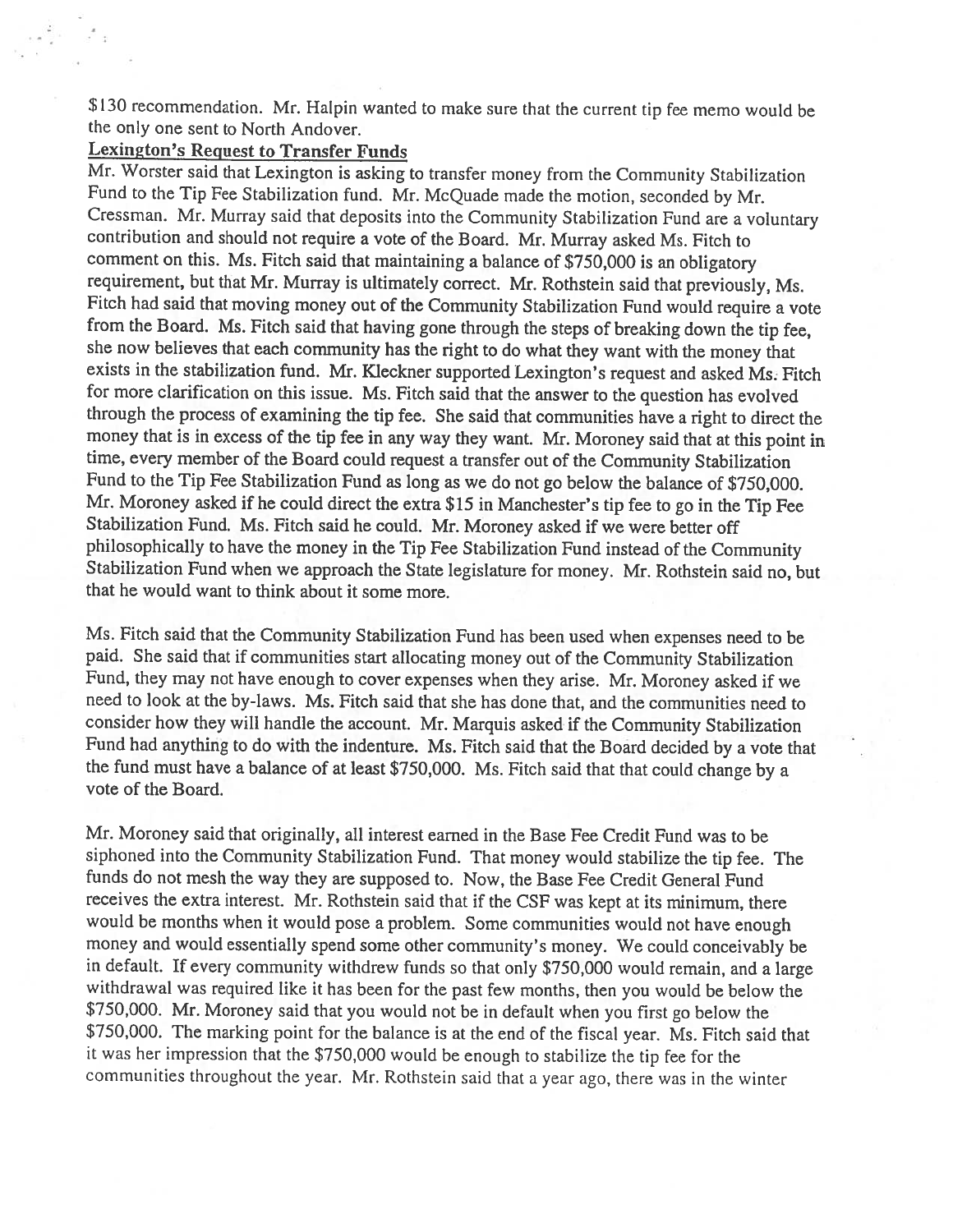months <sup>a</sup> total withdrawal of over \$1.2 million with no deposits. If there had been only \$750,000 in the fund, there would not have been enoug<sup>h</sup> to cover the withdrawals. Ms. Fitch said that the communities would have to make up for the shortfall in the following month. Mr. Worster said that you would then have to tell the communities to pay more than their levelized tip fee on <sup>a</sup> monthly basis.

Mr. Caira said that we need to look at this before deciding what we can or cannot do without <sup>a</sup> vote. He said that he had <sup>a</sup> private discussion with Mr. Moroney and Mr. Rothstein about this matter, and it was his impression that it would require <sup>a</sup> vote from the Board to move the money. Mr. Caira said that it appears that Westford has less than its minimum requirement now. Mr. Rothstein said that he does not look at these balances on <sup>a</sup> monthly basis, but does check periodically through the year. The last time we checked, everyone was okay. Mr. Caira said we need to be careful before we start moving things around.

Mr. Woodbury said that he wants to use the money to build <sup>a</sup> permanent 1111W facility. The State will reimburse the construction cost in less than <sup>a</sup> year, and he already has <sup>a</sup> <sup>p</sup>lan in <sup>p</sup>lace to replace the money he has withdrawn.

Mr. Rothstein asked the Board to vote even though we may not need to legally. Before the next Board meeting, he and Ms. Fitch will work out the legal and operational issues involved in the CSF.

Mr. McQuade said that we should include what our minimum requirement is on the CSF balance sheet. Mr. Rothstein said that we could do that.

Mr. Murray said that this is not <sup>a</sup> Board decision, that it is an individual community's decision. He said that the motion is out of bounds.

Mr. Halpin said that we put the money in <sup>a</sup> commingled CSF under the assumption that it would take <sup>a</sup> Board Vote to withdraw it. He supports Lexington's motion, but firmly believes that there should be <sup>a</sup> Board vote. Mr. Woodbury cautioned the Board that they should not look at the CSF as <sup>a</sup> <sup>p</sup>lace to raid for money. He said that it is important to keep the fund level high in order to pay off the costs we are anticipating over the next few years. Lexington will repay the account within one year.

Mr. Murray said the Board does not have the legal authority to do what Mr. Halpin does. Mr. Moroney said that Mr. Halpin suggests that we vote whether we have to or not, and then come up with a new set of policies. Ms. Fitch said that there would be no harm in taking the vote. Mr. Murray said that he will request <sup>a</sup> withdrawal, and he expects his request to be honored without <sup>a</sup> vote from the Board.

Mr. McQuade asked to whom letters would be addressed requesting withdrawal from the Community Stabilization Fund. Mr. Murray said that he addressed his letter to Mr. Rothstein as Executive Director in case the amount requested is incorrect.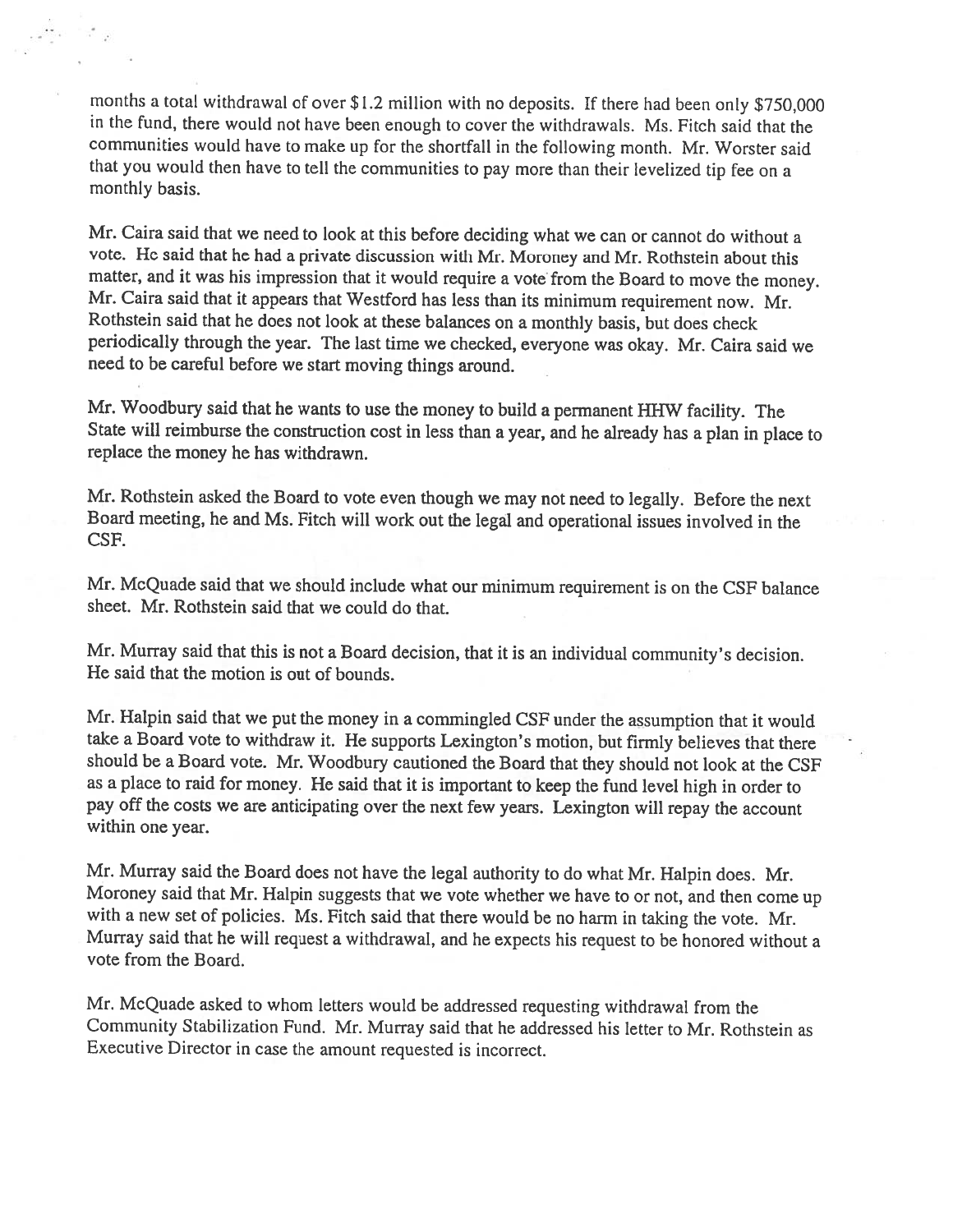Mr. Halpin maintained that it is the Board's prerogative to move funds. Mr. Rothstein said that this is <sup>a</sup> fundamental change, and previous to today it has always been his understanding from Ms. Fitch that it would require <sup>a</sup> vote from the Board to move money out of the Community Stabilization Fund. Mr. Rothstein asked that the Board hold off on making a major policy decision until he and Ms. Fitch had more time to look at the issues.

Mr. Moroney asked Mr. Woodbury if his request could be put off for <sup>a</sup> month. Mr. Woodbury said that he could not, that his Town Meeting starts Monday and he needs to know before then.

Mr. Murray asked Ms. Fitch if the Board could legally block Acton's request to move money from the Community Stabilization Fund. Ms. Fitch said no. Mr. Rothstein said that that opinion was very different from the opinion she expressed <sup>a</sup> month ago in response to Mr. Caira's question. Ms. Fitch said that this is <sup>a</sup> matter of law only in that <sup>a</sup> component of the tip fee is not NESWC's money. The CSF is made up of <sup>a</sup> Town's deposit that the Town can control in much the same way as the TFSF. She said that this issue has not come up before. It was determined that the CSF will stabilize the tip fee as long as <sup>a</sup> minimum balance of \$750,000 is maintained. NESWC cannot be in the position of blocking an individual community's request to transfer money out of the C\$F. Mr. Rothstein said that Ms. Fitch had said just the opposite previously. Ms. Fitch said that her opinion evolved after examining the structure of the tip fee, and that she is concerned that the Board will begin acting as twenty-three separate communities instead of one entity. Mr. Rothstein said that on most issues, one or two members may not want to proceed. He asked what would happen with appropriations in those cases. Mr. Rothstein asked for <sup>a</sup> month to formulate an integrated policy on this issue.

Mr. Schreiber said that until NESWC counsel says differently, then <sup>a</sup> vote is inappropriate and Lexington can have its money. Mr. McQuade said that the counsel only <sup>g</sup>ives advice. Mr. Caira said that questions of legality are answered by courts. Mr. Caira said that legal counsel may be correct, but that it begs <sup>a</sup> bigger <sup>p</sup>icture. NESWC is becoming more and more splintered. Mr. Caira said that he does not understand Acton's reasoning. Historically, NESWC has been very good to the Town of Acton. He asked why Acton was in such <sup>a</sup> big hurry to get funds and why they were looking for every loophole when all of the communities are in the same basic situation. Mr. Caira moved the question. Mr. Loyacano seconded Mr. Caira's motion. The Board passed the motion to move the question. The motion passed with Acton abstaining.

Mr. Fratto asked as <sup>a</sup> point of information if the motion to move Lexington's money could be in <sup>p</sup>hrased in such <sup>a</sup> way that no larger decision was being made. That way, Acton's concerns could be addressed.

The motion passed with Acton abstaining.

والأناب المعر

Ms. Fitch said that this issue deserves <sup>a</sup> subcommittee. Mr. McQuade moved that the Chairman appoint <sup>a</sup> subcommittee to discuss the issues. Mr. Woodbury seconded the motion and offered to chair the committee as treasurer of NESWC. Mr. Schreiber, Mr. Moroney, Mr. Murray and Mr. Caira also volunteered for the meeting.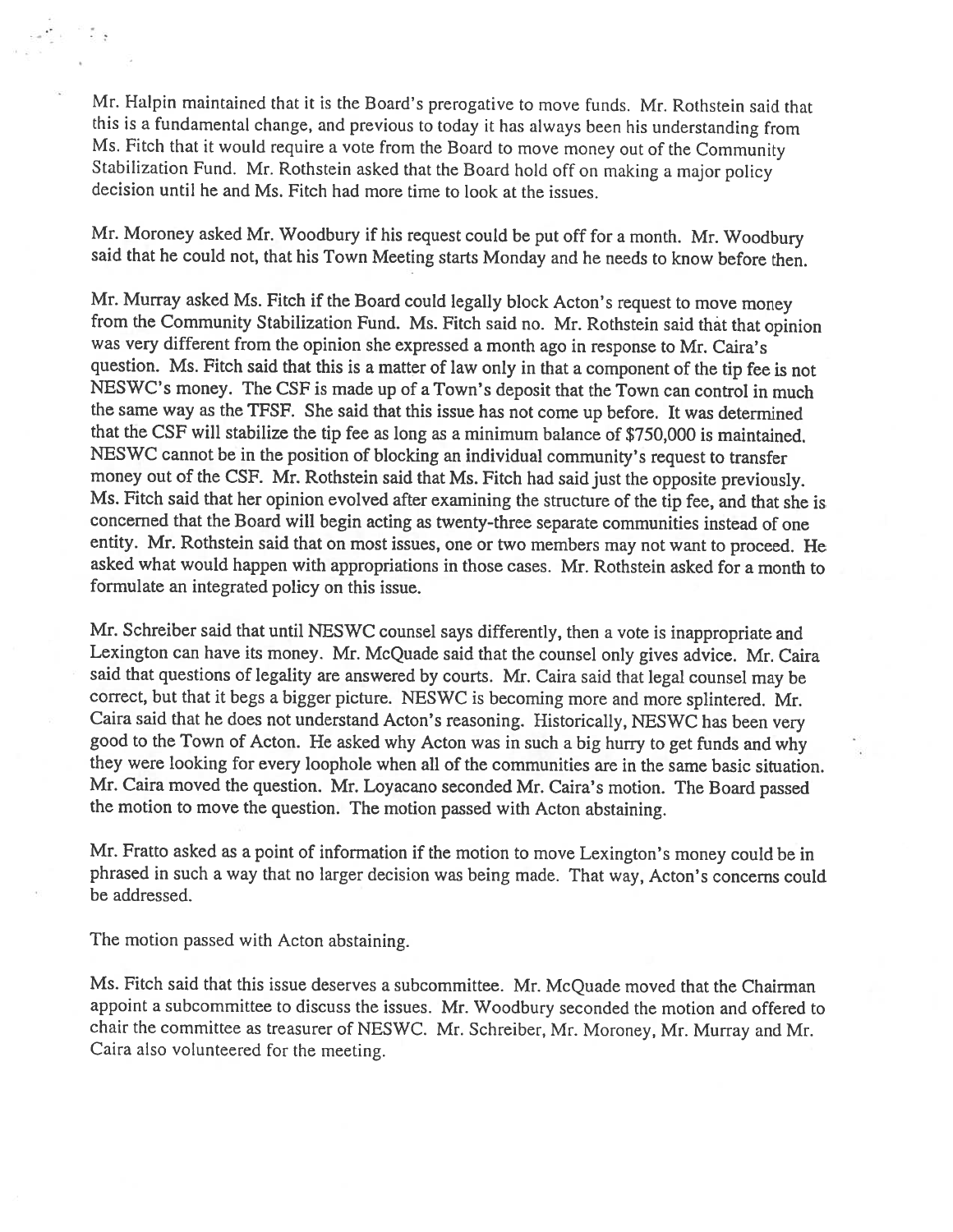Mr. Caira asked if a letter requesting money came to Mr. Rothstein before the subcommittee has made a policy decision, would the request be put before the Board. Mr. Moroney said yes. He said that he has seen nothing that

# Household Hazardous Waste Program Update

Mr. Worster said that we had a very productive meeting with the DEP. He said we are finishing the support materials that would be submitted to the DEP for internal review. The DEP indicated<br>that they did not believe there were funds available for the current fiscal year, but they were<br>optimistic that funds would be to identify interested communities and ask them to help with the operations costs. The construction cost would be covered by the State.

Interim Mercury Reduction/Battery Collection Program Update<br>Ms. DeLai said that the Board should have received a proposal discussing a pilot battery<br>collection program. Palmer & Dodge will be hosting a meeting of intereste input and assistance both financially and technically. Mr. Halpin said that our plant is often cited as the biggest emitter of mercury. He asked how much of <sup>a</sup> reduction there would be as of this program. Ms. DeLai said that the plant emits 2000 pounds of mercury annually. This pilot-scale program would probably remove about 200 pounds of mercury annually. Mr. Halpin asked what is different about our trash. Ms. DeLai said that it is not a waste issue. The North Andover plant is the only plant without some form of scrubbers. Mr. Rothstein said that while we are the largest emitter of mercury in the state, the levels have come down significantly over the past few years because there is not as much mercury in the waste stream. Mr. Halpin said<br>that it would be helpful to get some assessment back on what reduced emissions would be. Ms.<br>DeLai said that that is the objectiv batteries has exceeded the expectations of battery producers. Still, battery manufacturers expect the mercury batteries to be out of the waste stream in a couple more year. This program would cover the interim.

Energy Audit Program<br>A draft RFQ was passed out in the Board meeting. Ms. DeLai said that we hope to send the RFQ in early April. After the responses are received, two vendors would be selected who would do proposals for any interested communities. Formulating these proposals will obviously cost the vendors money. The RFQ offers to pay up to \$20,000 of the costs of the losing vendor. An alternative would be to allow each community to pick a vendor to avoid the "winner takes all" situation. Mr. Kleckner asked how we would determine that each vendor was making proposals on equal footing. Ms. DeLai said that the State requires the vendors to fill out <sup>a</sup> detailed cash flow report that ensures that each vendor is on equa<sup>l</sup> footing.

Mr. Schreiber said that he had asked Palmer & Dodge about the statute of limitations on the contract. Ms. Fitch said that she would look into the issue. Mr. Schreiber said that it would help us narrow the scope of negotiations.